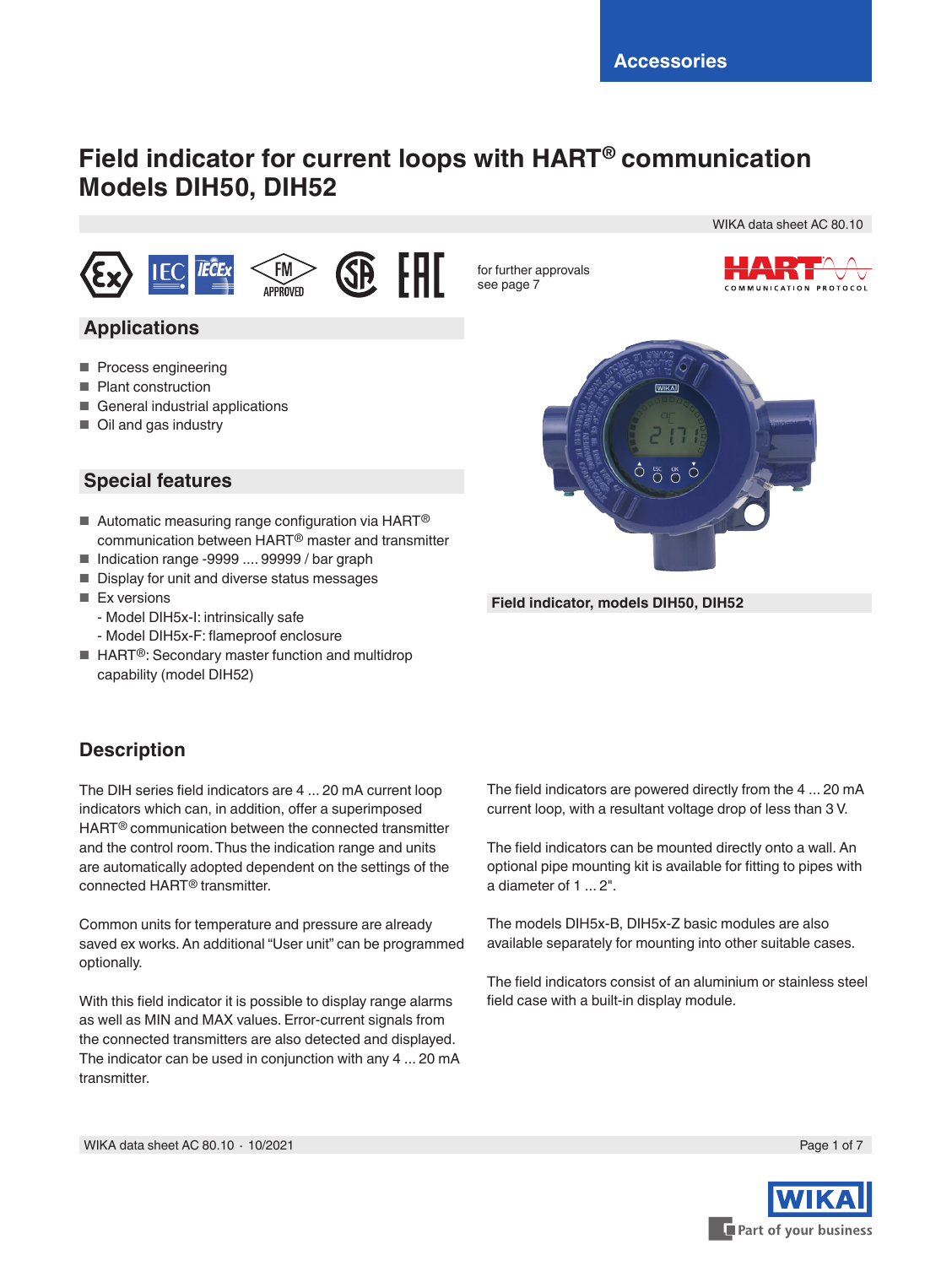## **Specifications**

| <b>Specifications</b>                 | <b>Model DIH50</b>                                                                                                                                                                                                  | <b>Model DIH52</b>                                                                               |
|---------------------------------------|---------------------------------------------------------------------------------------------------------------------------------------------------------------------------------------------------------------------|--------------------------------------------------------------------------------------------------|
| <b>Display principle</b>              | LCD, rotatable in 10° steps                                                                                                                                                                                         |                                                                                                  |
| <b>Measured value of display</b>      | 7-segment LCD, 5-digit, character size 9 mm                                                                                                                                                                         |                                                                                                  |
| Bar graph                             | 20-segment LCD                                                                                                                                                                                                      |                                                                                                  |
| Info line                             | 14-segment LCD, 6-digit, character size 5.5 mm                                                                                                                                                                      |                                                                                                  |
| <b>Status indicators</b>              | : HART <sup>®</sup> mode (signalling of HART <sup>®</sup> parameter adoption)<br>$\mathsf{H}^{\mathsf{O}}$ : Unit lock<br>$\triangle$ Warnings or error messages                                                    |                                                                                                  |
| <b>Indication range</b>               | $-999999999$                                                                                                                                                                                                        |                                                                                                  |
| <b>Measuring rate</b>                 | 4/s                                                                                                                                                                                                                 |                                                                                                  |
| Accuracy                              | $\pm 0.1$ % of the measuring span                                                                                                                                                                                   | $\pm 0.05$ % of the measuring span                                                               |
| <b>Temperature coefficient</b>        | ±0.1 % of the measuring span / 10 K                                                                                                                                                                                 |                                                                                                  |
| Input signal                          | 420mA                                                                                                                                                                                                               |                                                                                                  |
| <b>Output signal</b>                  | Analogue current signal is looped in directly                                                                                                                                                                       |                                                                                                  |
| Permissible current carrying capacity | 100 mA                                                                                                                                                                                                              |                                                                                                  |
| Voltage drop                          | < DC 3 V (< DC 2 V at 20 mA); supply via current loop                                                                                                                                                               |                                                                                                  |
| <b>HART<sup>®</sup></b> functionality |                                                                                                                                                                                                                     |                                                                                                  |
| Access control                        |                                                                                                                                                                                                                     | Secondary master                                                                                 |
| Automatically set parameters          | Unit, measuring range                                                                                                                                                                                               |                                                                                                  |
| Available commands                    |                                                                                                                                                                                                                     | Unit, measuring range start/end, format, zero<br>point, span, damping, polling address           |
| Identified commands                   | Generic mode: 1, 15, 35, 44                                                                                                                                                                                         | Generic mode: 0, 1, 6, 15, 34, 35, 36, 37, 44                                                    |
| Multidrop                             | Not supported                                                                                                                                                                                                       | Measured values are automatically taken from<br>the HART <sup>®</sup> digital data and displayed |
| <b>Electrical connection</b>          |                                                                                                                                                                                                                     |                                                                                                  |
| Signal input                          | Model DIHxx-B, DIHxx-Z: flying leads 0.5 mm <sup>2</sup> (basic module)<br>Model DIHxx-I, DIHxx-F, DIHxx-S: internal spring-clip terminals, connection cross-<br>section max. 2.5 mm <sup>2</sup> (field indicator) |                                                                                                  |
| Signal output                         | Positively retained screw terminals, connection cross-section max. 2.5 mm <sup>2</sup>                                                                                                                              |                                                                                                  |
| Electromagnetic compatibility (EMC)   |                                                                                                                                                                                                                     | EN 61326 emission (group 1, class B) and interference immunity (industrial application)          |

| <b>Operating conditions</b>    |                                    |
|--------------------------------|------------------------------------|
| <b>Ambient temperature</b>     | $-60^{11}$ / $-40$ $+85^{\circ}$ C |
| Functional area of the display | $-20^{2}$ +70 °C                   |
| Storage temperature            | $-40+85$ °C                        |
| <b>Humidity</b>                | 35  85 % r. h. (non-condensing)    |
| <b>Vibration resistance</b>    | 3 g, per DIN EN 60068-2-6          |
| <b>Shock resistance</b>        | 30 g, per DIN EN 60068-2-27        |

1) Special version on request (only available with specific approvals) 2) In previous ambient temperatures < -20 °C a delayed recovery of the indication function could be expected, especially in case of low loop current.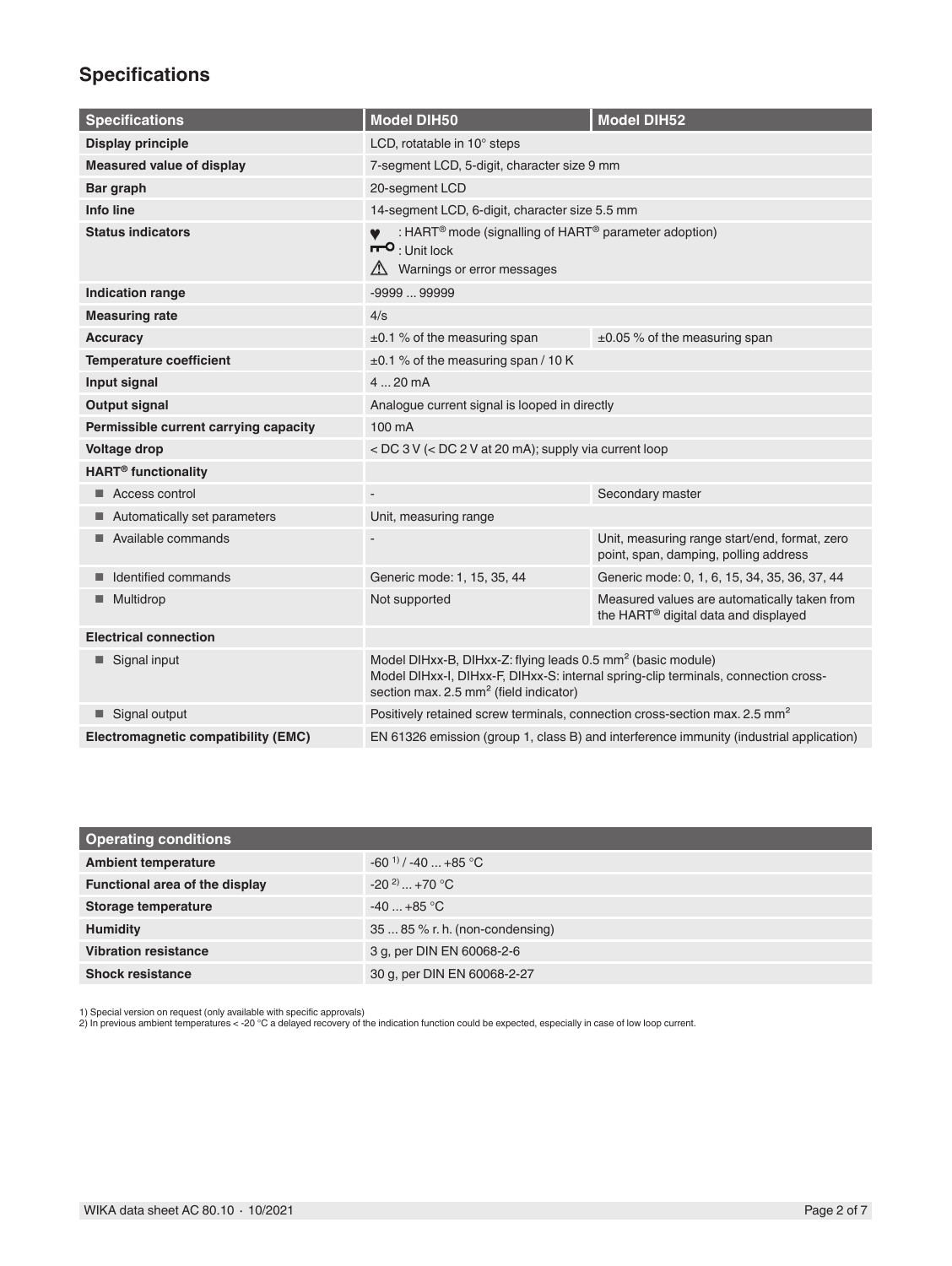| <b>Field case</b>  |                                                              |
|--------------------|--------------------------------------------------------------|
| <b>Material</b>    | Aluminium, stainless steel;<br>Window from polycarbonate     |
| Colour             | Aluminium: night blue, RAL 5022<br>Stainless steel: silver   |
| Cable bushings     | $3 \times M20 \times 1.5$ or $3 \times \frac{1}{2}$ NPT      |
| Ingress protection | <b>IP66</b>                                                  |
| Weight             | Aluminium: approx. 1.5 kg<br>Stainless steel: approx. 3.7 kg |
| <b>Dimensions</b>  | See drawing                                                  |

| Basic module, HART <sup>®</sup> loop module | Models DIH5x-B, DIH5x-Z |
|---------------------------------------------|-------------------------|
| <b>Material</b>                             | Polycarbonate           |
| Ingress protection                          | IP20                    |
| Weight                                      | approx. 80 g            |
| <b>Dimensions</b>                           | see drawing             |

| Model overview of approvals - Explosion protection, power supply |                                                                                                        |                                                                                         |                                                                                                                                                                                            |                                               |
|------------------------------------------------------------------|--------------------------------------------------------------------------------------------------------|-----------------------------------------------------------------------------------------|--------------------------------------------------------------------------------------------------------------------------------------------------------------------------------------------|-----------------------------------------------|
| <b>Model</b>                                                     | <b>Approvals</b>                                                                                       | Ambient/storage temperature<br>(in accordance with the relevant<br>temperature classes) | Safety-related<br>maximum values<br>for current loop<br>$(±$ connections)                                                                                                                  | <b>Power</b><br>supply U <sub>B</sub><br>(DC) |
| <b>DIH50-S, DIH52-S</b><br>(field indicator)                     | without                                                                                                | $-20$ $+85$ °C                                                                          |                                                                                                                                                                                            | 14.542V                                       |
| DIH50-Z, DIH52-Z<br>(HART <sup>®</sup> loop module)              | without                                                                                                | $-20$ $+85$ °C                                                                          |                                                                                                                                                                                            | 14.542V                                       |
| <b>DIH50-B, DIH52-B</b><br>(HART <sup>®</sup> Loop Modul)        | <b>BVS 16 ATEX E 112 X</b><br><b>IECEx BVS 10.0037X</b>                                                | $-40$ $+85$ °C at T4<br>$-40$ $+70$ °C at T5<br>$-40$ +55 °C at T6                      | $U_i < 29 V$<br>$I_i$ < 100 mA<br>$P_i < 680$ mW<br>$C_i = 13.2 \text{ nF}$<br>$L_i = 1.2 \mu H$                                                                                           | 14.529V                                       |
|                                                                  | <b>BVS 16 ATEX E 112 X</b><br><b>IECEx BVS 10.0037X</b>                                                | $-40+40$ °C (P <sub>i</sub> = 680 mW)<br>$-40$ +70 °C (P <sub>i</sub> = 650 mW)         |                                                                                                                                                                                            |                                               |
| <b>DIH50-B</b>                                                   | CSA (1946893, LR 66027)<br>(HART <sup>®</sup> loop module) Class I, Division 1 + 2, Groups A, B, C, D  | $-40$ $+85$ °C at T4<br>$-40$ $+70$ °C at T5<br>$-40$ $+55$ °C at T6                    | $U_i = 29 V$<br>$(V_{\text{max}} < 29 V)$<br>$I_i = 100 \text{ mA}$<br>$(l_{\text{max}} < 100 \text{ mA})$<br>$P_i = 660$ mW<br>$(P_{max} < 660$ mW)<br>$C_i = 12 nF$<br>$L_i = 2.2 \mu H$ | 14.529V                                       |
| <b>DIH50-B</b><br>(HART <sup>®</sup> loop module)                | FM (FM19US0033X)<br>Class I, Division 1, Groups A, B, C, D<br>$(IS/I/ABCD/T^* + IS/I/OAEx ia/IIC/T^*)$ | $-40$ $+85$ °C at T4<br>$-40$ +70 °C at T5<br>$-40$ $+55$ °C at T6                      | $U_i = 29 V$<br>$I_i = 100 \text{ mA}$<br>$P_i = 680$ mW                                                                                                                                   | 14.529V                                       |
|                                                                  | Class I, Division 2, Groups A, B, C, D<br>$NI/I/2/ABCD/T^* + NI/I/2/IC/T^*$                            |                                                                                         | $C_i = 13.2 \text{ nF}$<br>$L_i = 1.2 \mu H$                                                                                                                                               |                                               |

Continued on next page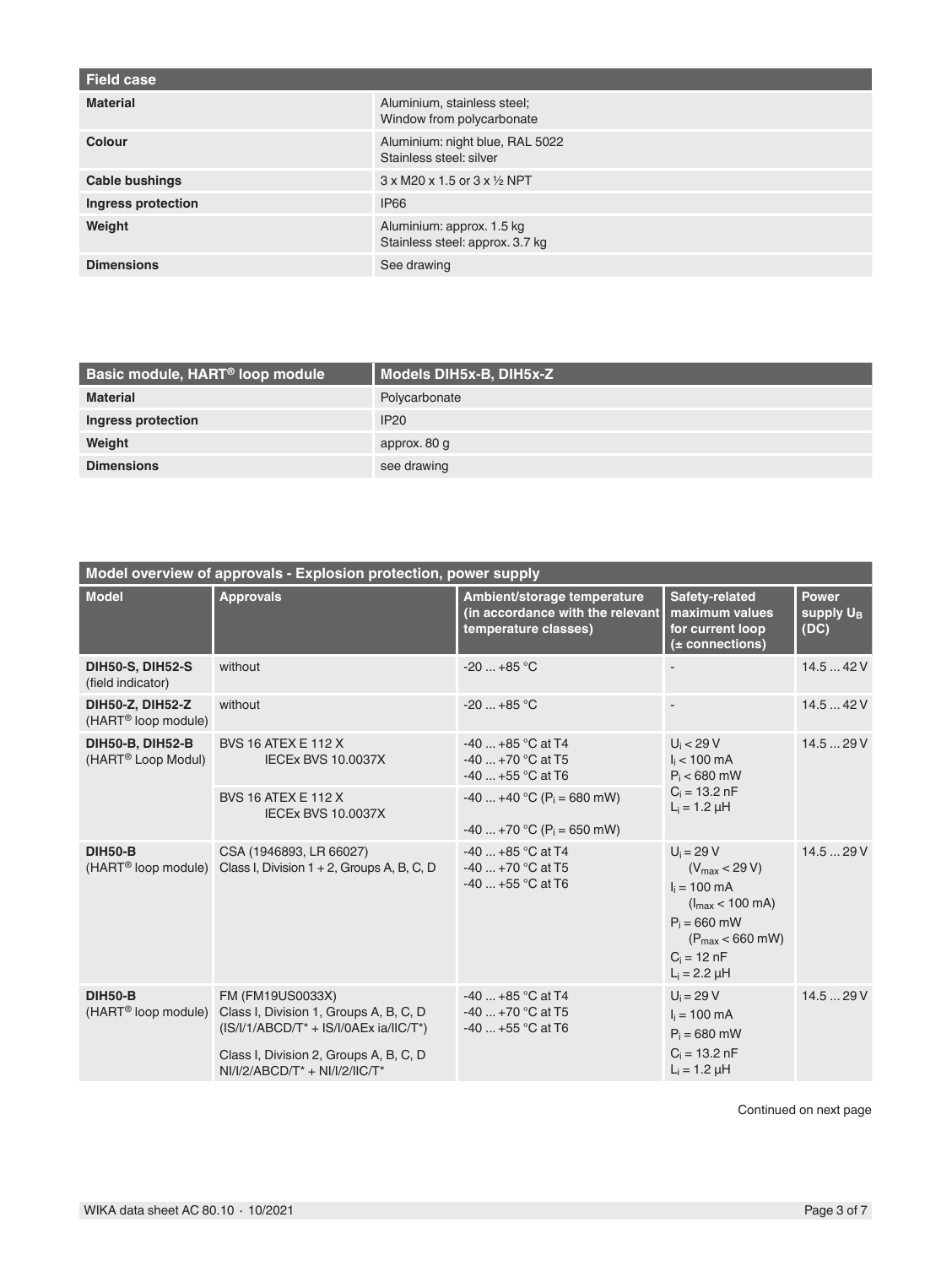| Model overview of approvals - Explosion protection, power supply |                                                                                                                                                                                                                                                 |                                                                                                                                                                                                                                     |                                                                                                                                                                                            |                                               |
|------------------------------------------------------------------|-------------------------------------------------------------------------------------------------------------------------------------------------------------------------------------------------------------------------------------------------|-------------------------------------------------------------------------------------------------------------------------------------------------------------------------------------------------------------------------------------|--------------------------------------------------------------------------------------------------------------------------------------------------------------------------------------------|-----------------------------------------------|
| <b>Model</b>                                                     | <b>Approvals</b>                                                                                                                                                                                                                                | Ambient/storage temperature<br>(in accordance with the relevant<br>temperature classes)                                                                                                                                             | Safety-related<br>maximum values<br>for current loop<br>$(±$ connections)                                                                                                                  | <b>Power</b><br>supply U <sub>B</sub><br>(DC) |
| <b>DIH50-B</b><br>(HART <sup>®</sup> loop module)                | EAC (TC RU C-DE. F508. V.02128)<br>0 Ex ia IIC T4/T5/T6<br>1 Ex ib [ia] IIC T4/T5/T6<br>DIP A20 Ta 120 °C<br>DIP A21 Ta 120 °C                                                                                                                  | -60 $^{11}$ /-40  +85 °C at T4<br>-60 $^{11}$ /-40  +75 °C at T5<br>-60 $^{11}$ /-40  +55 °C at T6                                                                                                                                  | $U_i = 29 V$<br>$(V_{\text{max}} < 29 V)$<br>$I_i = 100 \text{ mA}$<br>$(l_{\text{max}} < 100 \text{ mA})$<br>$P_i = 660$ mW<br>$(P_{max} < 660$ mW)<br>$C_i = 12 nF$<br>$L_i = 2.2 \mu H$ | 14.529V                                       |
| DIH50-F, DIH52-F<br>(field indicator)                            | Flameproof enclosure<br><b>BVS 10 ATEX E 158</b><br><b>IECEx BVS 10.0103</b><br>II 2G<br>Ex db IIC T4/T5/T6 Gb<br>Ex db IIC T4/T5/T6 Gb                                                                                                         | $-40$ $+85$ °C at T4<br>-40  +75 °C at T5<br>$-40$ $+60$ °C at T6                                                                                                                                                                   | $U_M$ = 30 V<br>$P_M = 2 W$                                                                                                                                                                | 14.530V                                       |
| DIH50-F, DIH52-F<br>(field indicator)                            | Flameproof enclosure<br>TC RU C-DE. F508, V.02128<br>1 Ex d IIC T6  T4                                                                                                                                                                          | -60 <sup>1)</sup> /-40  +85 °C at T4<br>$-60^{11}$ /-40  +75 °C at T5<br>$-60$ <sup>1)</sup> /-40 $+60$ °C at T6                                                                                                                    | $U_M$ = 30 V<br>$P_M = 2 W$                                                                                                                                                                | 14.530V                                       |
| <b>DIH50-I, DIH52-I</b><br>(field indicator)                     | Intrinsically safe equipment <sup>2)</sup><br><b>BVS 16 ATEX E 112 X</b><br><b>IECEx BVS 16.0075X</b><br>II (1)2G IIC T4/T5/T6 Gb<br>II (1)2D Ex ia [ia Da] IIIC T135 °C Db<br>II 2G<br>Ex ia IIC T4/T5/T6 Gb<br>II 2D<br>Ex ia IIIC T135 °C Db | $-40$ $+85$ °C at T4<br>$-40$ +70 °C at T5<br>$-40+55$ °C at T6<br>$-40+40$ °C (P <sub>i</sub> = 680 mW)<br>$-40$ +70 °C (P <sub>i</sub> = 650 mW)                                                                                  | $U_i \leq 29 V$<br>$i \leq 100$ mA<br>$P_i \leq 680$ mW<br>$C_i = 13.2$ nF<br>$L_i = 1.2 \mu H$                                                                                            | 14.529V                                       |
| <b>DIH50-I, DIH52-I</b><br>(field indicator)                     | Intrinsically safe equipment <sup>2)</sup><br>TC RU C-DE. [508. V.02128]<br>0 Ex ia IIC T4/T5/T6<br>1 Ex ib [ia ] IIC T4/T5/T6<br>DIP A20 Ta 120 °C<br>DIP A21 Ta 120 °C                                                                        | $-60^{11}$ / $-40$ $+85^{\circ}$ C at T4<br>$-60^{11}$ / $-40+70$ °C at T5<br>$-60^{11}$ / $-40+55$ °C at T6<br>$-60^{11}$ / $-40$ $+40^{\circ}$ C (P <sub>i</sub> = 680 mW)<br>$-60^{11}$ / $-40$ +70 °C (P <sub>i</sub> = 650 mW) | $U_i \leq 29 V$<br>$I_i \leq 100$ mA<br>$P_i \leq 680$ mW<br>$C_i = 13.2$ nF<br>$L_i = 1.2 \mu H$                                                                                          | 14.529V                                       |

1) Special version on request (only available with specific approvals) 2) The installation conditions for the displays must be considered for the final application.

Output circuit DIH50-B, DIH52-B, DIH50-I, DIH52-I:  $U_0 = DC 29.8 V$ 

 $I_0 = 109.2 \text{ mA}$ 

 $P_0 = 680$  mW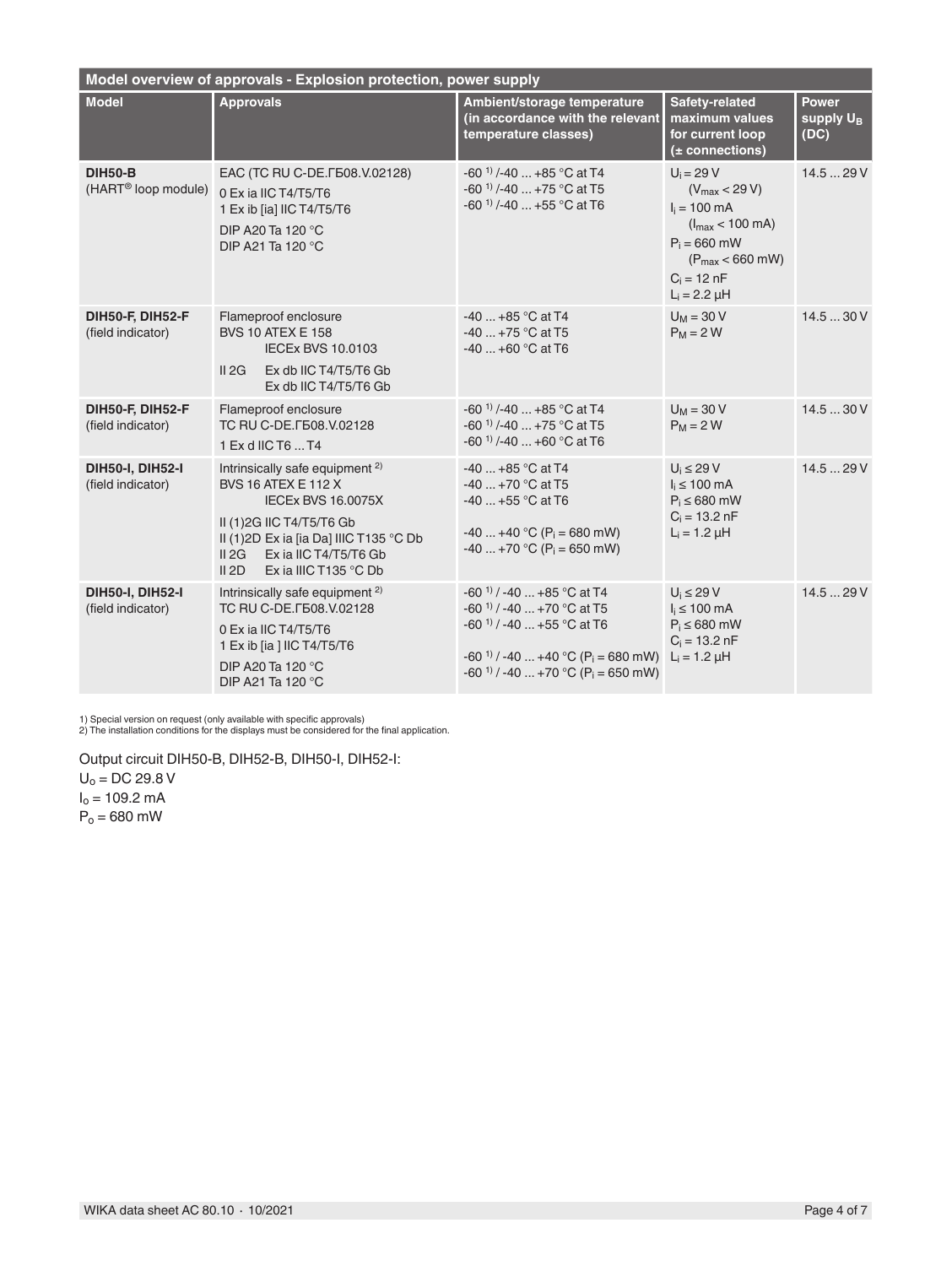#### **Dimensions in mm**

Basic module models DIH50-B, DIH50-Z, DIH52-B, DIH52-Z



Field indicator, models DIH50, DIH52 Aluminium/stainless steel



#### **Electrical connection**

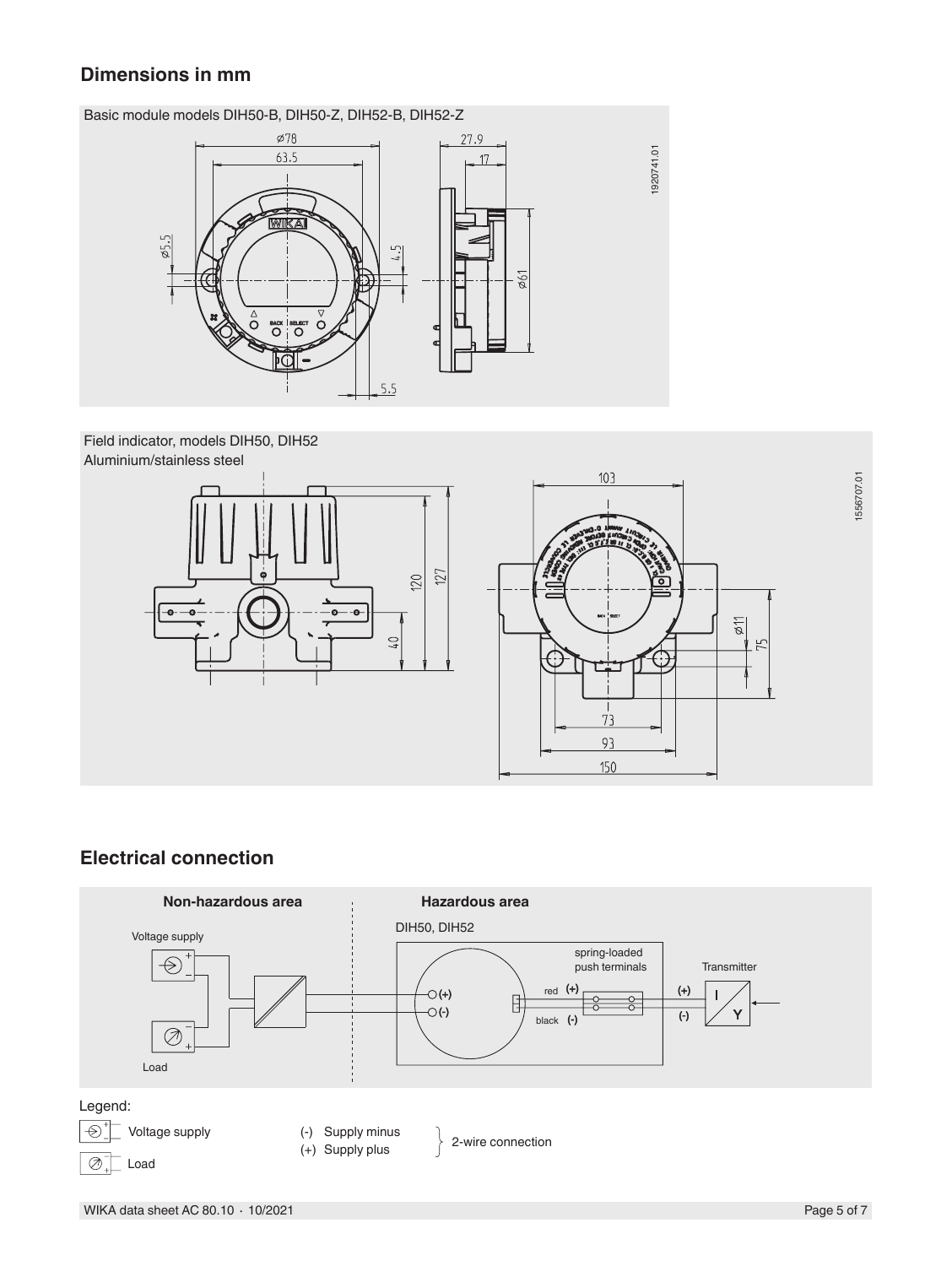#### **User interface**



#### **Accessories**

| <b>Model</b>                                                    | <b>Description</b>                                                                                                                                                         | Order number |  |
|-----------------------------------------------------------------|----------------------------------------------------------------------------------------------------------------------------------------------------------------------------|--------------|--|
| Programming unit, model PU-H                                    |                                                                                                                                                                            |              |  |
| VIATOR <sup>®</sup> HART <sup>®</sup><br><b>USB</b>             | HART <sup>®</sup> modem for USB interface                                                                                                                                  | 11025166     |  |
| VIATOR <sup>®</sup> HART <sup>®</sup><br>USB PowerXpress™       | HART <sup>®</sup> modem for USB interface                                                                                                                                  | 14133234     |  |
| VIATOR <sup>®</sup> HART <sup>®</sup> RS-232                    | HART <sup>®</sup> modem for RS-232 interface                                                                                                                               | 7957522      |  |
| VIATOR <sup>®</sup> HART <sup>®</sup> Bluetooth <sup>®</sup> Ex | HART <sup>®</sup> modem for Bluetooth interface, Ex                                                                                                                        | 11364254     |  |
| <b>Magnetic quick connector</b><br>magWIK                       | Replacement for crocodile clips and HART <sup>®</sup> terminals<br>٠<br>Fast, safe and tight electrical connection<br>For all configuration and calibration processes<br>■ | 14026893     |  |